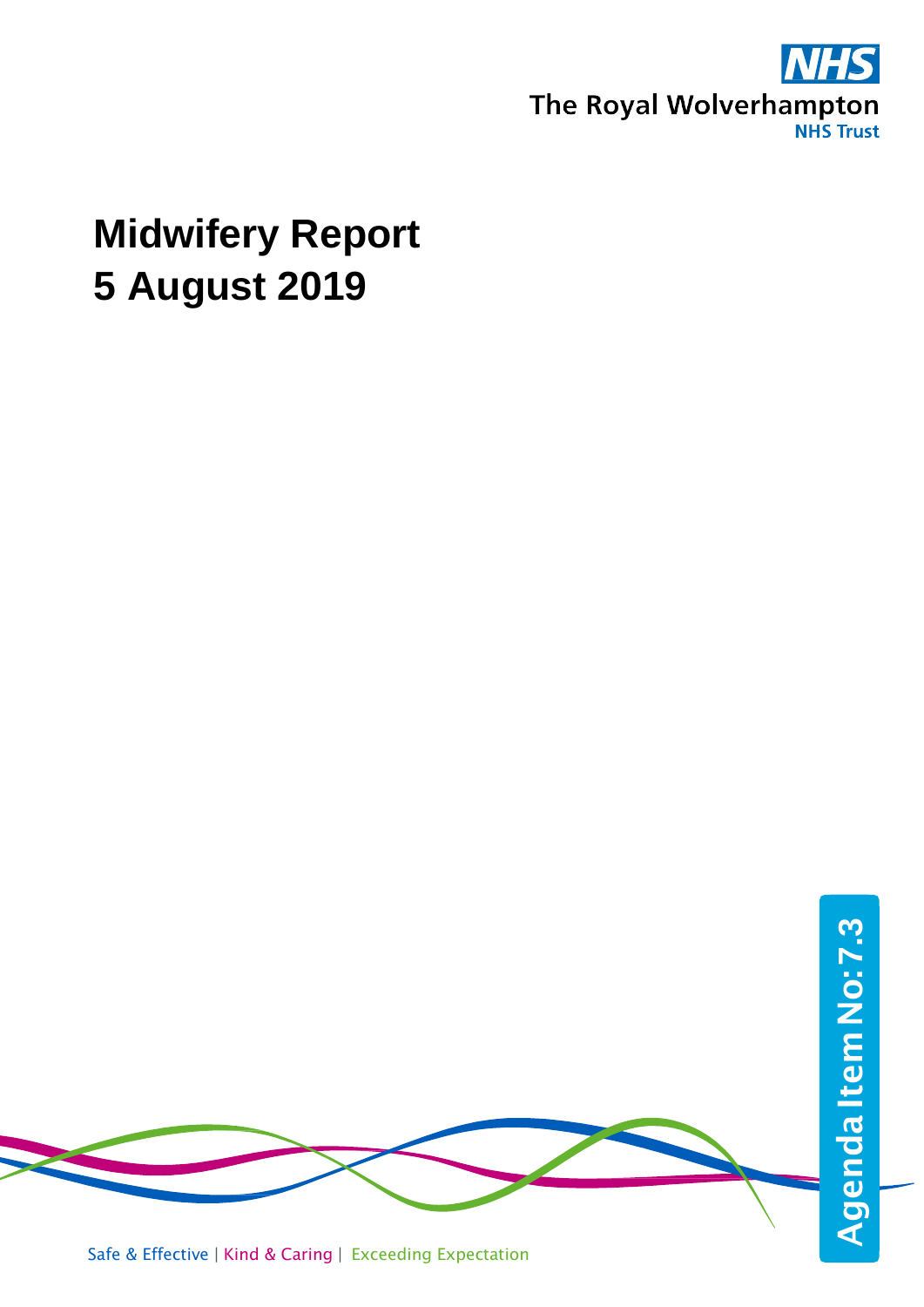# The Royal Wolverhampton NHS Trust



# **Trust Board Report**

| <u>HUSL DUAHU INGPUH</u>              |                                                                                                                                                                                                                                                                                                                                               |  |
|---------------------------------------|-----------------------------------------------------------------------------------------------------------------------------------------------------------------------------------------------------------------------------------------------------------------------------------------------------------------------------------------------|--|
| <b>Meeting Date:</b>                  | August 2019                                                                                                                                                                                                                                                                                                                                   |  |
| Title:                                | <b>Midwifery Report</b>                                                                                                                                                                                                                                                                                                                       |  |
| <b>Executive</b>                      |                                                                                                                                                                                                                                                                                                                                               |  |
| Summary:                              | 1. Midwifery staffing and birth ratio / annual Birth rates                                                                                                                                                                                                                                                                                    |  |
|                                       | The report provides an overview of Midwifery staffing to birth<br>ratio at RWT. The report also provides an update on the annual<br>birth rates for 2018.                                                                                                                                                                                     |  |
|                                       | 2. Better births - Improving outcomes of Maternity Services in<br>England.                                                                                                                                                                                                                                                                    |  |
|                                       | The report provides an update on the Black Country Local<br>Maternity System (BCLMS) progress regarding delivery of The<br>national Maternity Review 92016) Better Births - Improving<br>outcomes of maternity Services in England. The BCLMS are<br>working collaboratively to make maternity services safer and<br>more personal for women. |  |
|                                       | 3. Saving Babies Lives Care Bundle - version 2.                                                                                                                                                                                                                                                                                               |  |
|                                       | The report gives an update on the Local Maternity Systems (LMS)<br>gap analysis following receipt of the above report. Collaborative<br>work is underway within the LMS to achieve compliance with the<br>new recommendations set out within the report.                                                                                      |  |
|                                       | 4. Midwifery services review - NHSI (March 2019)                                                                                                                                                                                                                                                                                              |  |
|                                       | The report gives a brief update on the feedback from NHSI<br>following the midwifery services review that took place in March<br>2019.                                                                                                                                                                                                        |  |
| <b>Action</b><br><b>Requested:</b>    | To receive and note the report                                                                                                                                                                                                                                                                                                                |  |
| <b>Report of:</b>                     | Tracy Palmer, Head of Nursing and Midwifery Women's and<br>neonatal services                                                                                                                                                                                                                                                                  |  |
| For the<br>attention of<br>the Board. | To provide the Board with assurance surrounding midwifery workforce<br>birth to Midwife ratios.                                                                                                                                                                                                                                               |  |
|                                       | To provide assurance to the Board on progress update for RWT on<br>the key programmes of work for Maternity services in line with the<br>national ambition and safety strategy plans outlined within the                                                                                                                                      |  |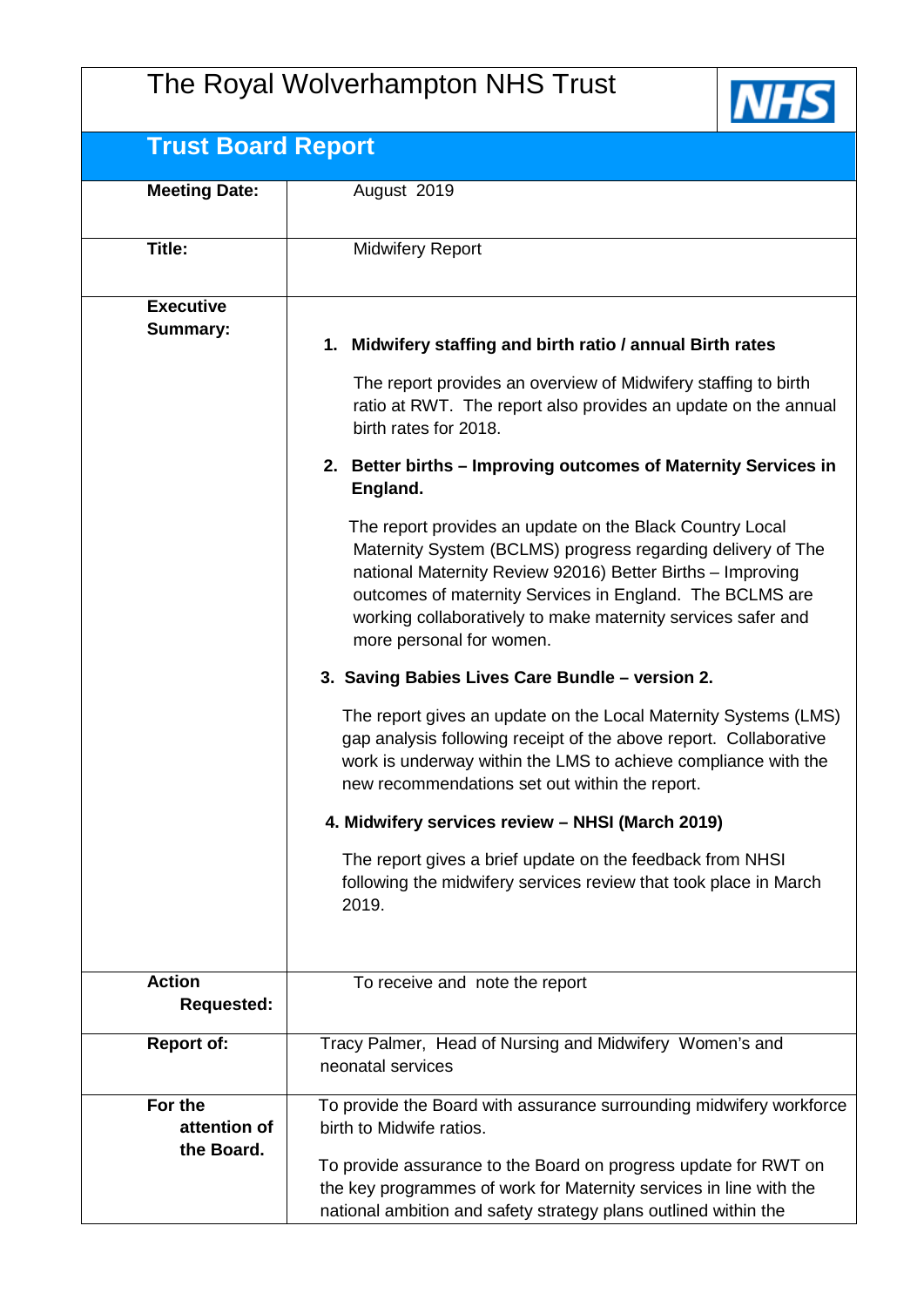| <b>Alert</b>                  |                                                               | National Maternity review: Better Births - Improving outcomes of               |  |  |
|-------------------------------|---------------------------------------------------------------|--------------------------------------------------------------------------------|--|--|
|                               |                                                               |                                                                                |  |  |
| <b>Assure</b>                 |                                                               | Maternity services in England (2016).                                          |  |  |
| <b>Advise</b>                 |                                                               |                                                                                |  |  |
|                               |                                                               |                                                                                |  |  |
| Author:                       | Tracy Palmer Head of Midwifery Women's and neonatal services. |                                                                                |  |  |
| <b>Contact Details:</b>       | Tel: 01902 695267                                             |                                                                                |  |  |
|                               |                                                               |                                                                                |  |  |
|                               |                                                               | Email: tracypalmer@nhs.net                                                     |  |  |
| <b>Links to Trust</b>         |                                                               | 1. Create a culture of compassion, safety and quality.                         |  |  |
| <b>Strategic</b>              |                                                               |                                                                                |  |  |
| <b>Objectives</b>             |                                                               | 2. Proactively seek opportunities to develop our services                      |  |  |
|                               |                                                               |                                                                                |  |  |
| <b>Resource Implications:</b> |                                                               |                                                                                |  |  |
|                               | Workforce.                                                    |                                                                                |  |  |
|                               |                                                               |                                                                                |  |  |
| <b>Public or Private:</b>     | Public                                                        |                                                                                |  |  |
|                               |                                                               |                                                                                |  |  |
| (with reasons if              |                                                               |                                                                                |  |  |
| private)                      |                                                               |                                                                                |  |  |
| <b>CQC Domains</b>            | Safe:                                                         |                                                                                |  |  |
|                               |                                                               | patients, staff and the public are protected from abuse and avoidable<br>harm. |  |  |
|                               |                                                               |                                                                                |  |  |
|                               | <b>Effective:</b>                                             | care, treatment and support achieves good outcomes, helping people             |  |  |
|                               |                                                               | maintain quality of life and is based on the best available evidence.          |  |  |
|                               | Caring:                                                       | staff involve and treat everyone with compassion, kindness, dignity            |  |  |
|                               |                                                               | and respect.                                                                   |  |  |
|                               | <b>Responsive:</b>                                            | services are organised so that they meet people's needs.                       |  |  |
|                               | Well-led:                                                     | the leadership, management and governance of the organisation                  |  |  |
|                               |                                                               | make sure it's providing high-quality care that's based around                 |  |  |
|                               |                                                               | individual needs, that it encourages learning and innovation, and that         |  |  |
|                               |                                                               | it promotes an open and fair culture                                           |  |  |
|                               |                                                               |                                                                                |  |  |
|                               |                                                               |                                                                                |  |  |
| <b>Appendices/</b>            |                                                               | LMS Gap analysis: Saving Babies Lives care Bundle. Version 2.                  |  |  |
|                               |                                                               | https://www.england.nhs.uk/wp-content/uploads/2019/07/saving-babies-           |  |  |
|                               |                                                               | lives-care-bundle-version-two-v5.pdf                                           |  |  |
|                               |                                                               |                                                                                |  |  |
|                               |                                                               |                                                                                |  |  |
|                               |                                                               |                                                                                |  |  |
|                               |                                                               | Maternity review (2016) Better Births - Improving outcomes of                  |  |  |
| References/                   |                                                               | Maternity services in England. NHS England                                     |  |  |
|                               |                                                               |                                                                                |  |  |
|                               |                                                               | Saving Babies Lives Care Bundle. Version 2 (2019) NHSE                         |  |  |
|                               | The NHS Long Term Plan (2019)                                 |                                                                                |  |  |
|                               |                                                               |                                                                                |  |  |
|                               |                                                               |                                                                                |  |  |
|                               |                                                               |                                                                                |  |  |
|                               |                                                               |                                                                                |  |  |
|                               |                                                               |                                                                                |  |  |
|                               |                                                               |                                                                                |  |  |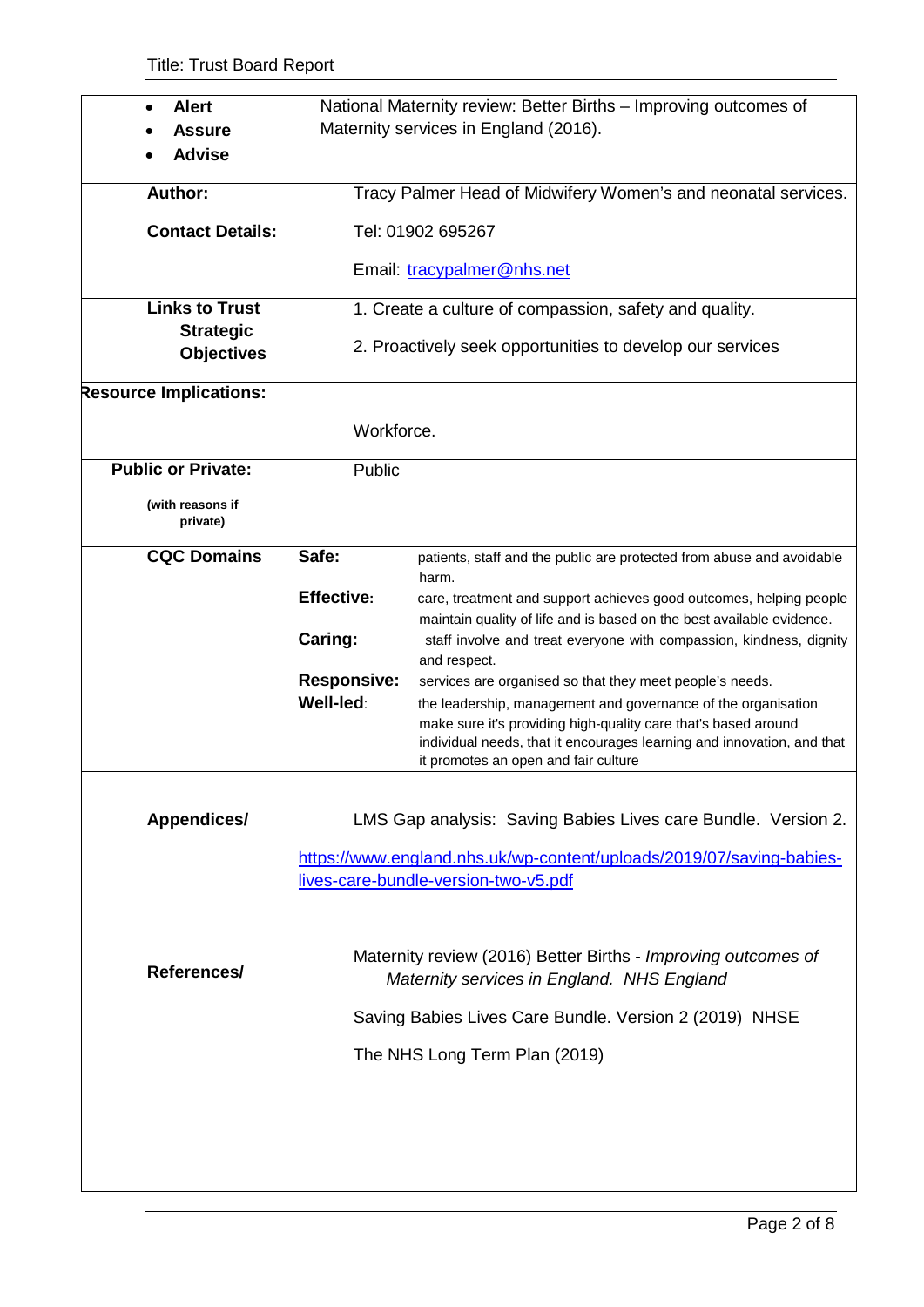| <b>Background</b><br>Reading                   |                                                                                                                      |
|------------------------------------------------|----------------------------------------------------------------------------------------------------------------------|
| <b>NHS Constitution</b>                        | In determining this matter, the Board should have regard to the<br>Core principles contained in the Constitution of: |
| (How it impacts on<br>any decision-<br>making) | Equality of treatment and access to services                                                                         |
|                                                | High standards of excellence and professionalism                                                                     |
|                                                | Service user preferences                                                                                             |
|                                                | Cross community working                                                                                              |
|                                                | <b>Best Value</b>                                                                                                    |
|                                                | Accountability through local influence and scrutiny                                                                  |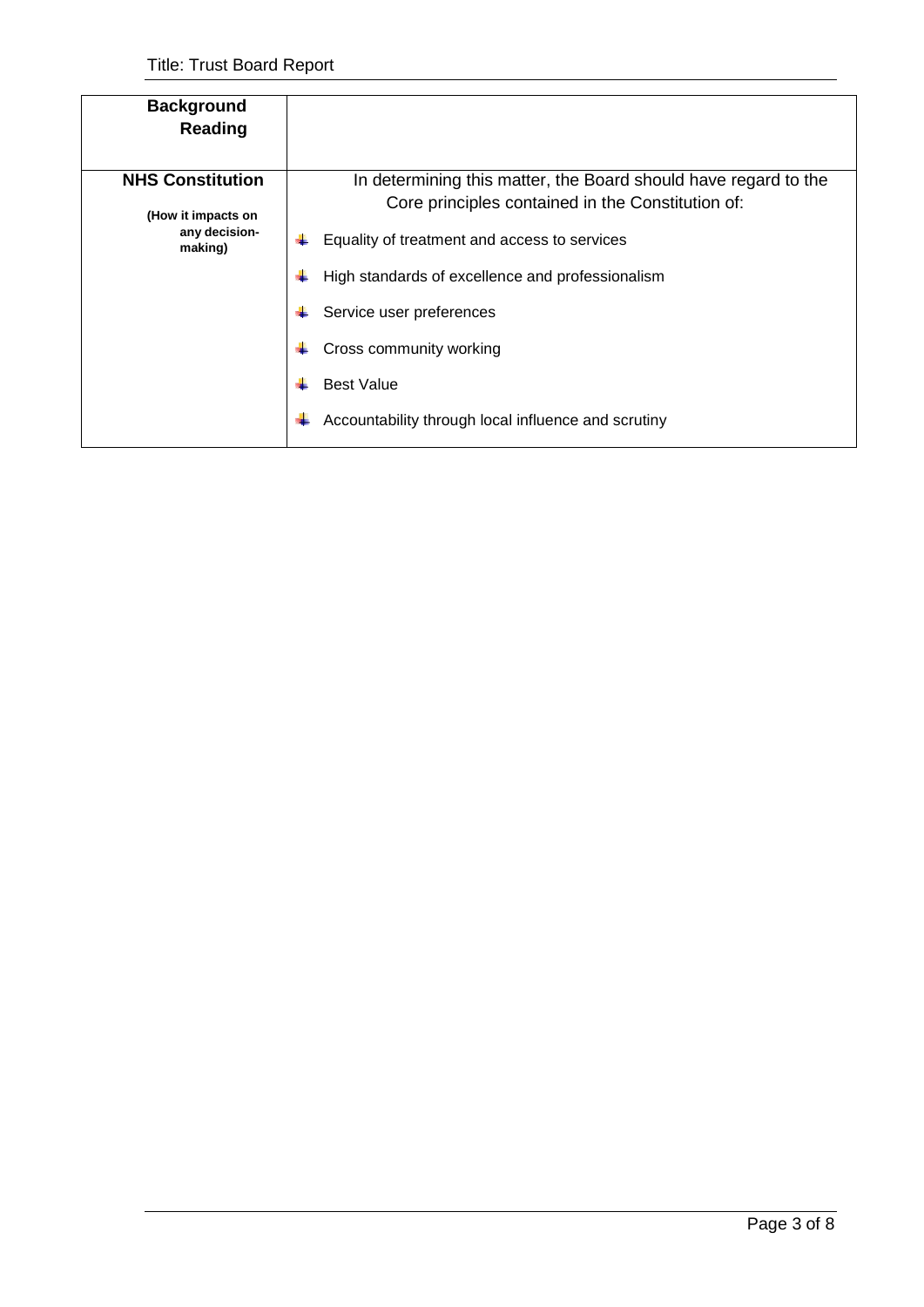| <b>Background</b> | Midwifery staffing and birth ratio<br>1.0                                                                                                                                                                                                                                                                                                                                                                                                                                                                                                                                                                                                                                                                                                                                                                                                                                                                                                 |
|-------------------|-------------------------------------------------------------------------------------------------------------------------------------------------------------------------------------------------------------------------------------------------------------------------------------------------------------------------------------------------------------------------------------------------------------------------------------------------------------------------------------------------------------------------------------------------------------------------------------------------------------------------------------------------------------------------------------------------------------------------------------------------------------------------------------------------------------------------------------------------------------------------------------------------------------------------------------------|
| <b>Details:</b>   | Birth to Midwife ratio continues to demonstrate a positive position for RWT<br>1.1<br>Maternity Services. Following on from the Birth rate + work force review in<br>April 2018 a deficit of 6.04 WTE Midwives and 2.77 WTE maternity support<br>workers was identified.                                                                                                                                                                                                                                                                                                                                                                                                                                                                                                                                                                                                                                                                  |
|                   | 1.2<br>A successful recruitment has taken place throughout the year and all<br>existing vacancies together with vacancies identified from the BR+<br>workforce review have been appointed into.                                                                                                                                                                                                                                                                                                                                                                                                                                                                                                                                                                                                                                                                                                                                           |
|                   | 1.3<br>Presently Birth to Midwife ratio's for RWT are 1:27/28, this is a sustained<br>picture over the last quarter.                                                                                                                                                                                                                                                                                                                                                                                                                                                                                                                                                                                                                                                                                                                                                                                                                      |
|                   | 1.4 The Midwifery delivery suite coordinator has supernumerary status which is<br>defined as having no caseload of their own during the shift; this is to<br>enable oversight of all birth activity in the service and in line with best<br>practice standards.                                                                                                                                                                                                                                                                                                                                                                                                                                                                                                                                                                                                                                                                           |
|                   | The percentage of women receiving one to one care in labour is monitored<br>1.5<br>on the maternity dashboard each month. Data for 2019 below.                                                                                                                                                                                                                                                                                                                                                                                                                                                                                                                                                                                                                                                                                                                                                                                            |
|                   | 1:1 care in labour<br><b>April</b><br><b>May</b><br>June<br>402<br><b>Births</b><br>421<br>407<br>℅<br>99%<br>97%<br>98%<br>2.0 Annual birth rates<br>5400<br>5345<br>5200<br>4995<br>5000<br>4864<br>4800<br>4600<br>4400<br>4372<br>4200<br>4115<br>4000<br>2014<br>2015<br>2016<br>2017<br>2018<br>2.5 Booking and birth rate data continues to being monitored closely within the<br>Directorate. A formal review of projected birth rates took place in May 2019<br>with the Chief Operating Officer. Booking data is being monitored and the<br>Maternity Service can demonstrate that the restrictions on bookings have<br>impacted positively and that the Maternity service predicted birth activity to<br>end of financial year was 4995.<br>This indicated that the 'capping'<br>arrangements have been successful in maintaining birth rates within<br>manageable levels and in line with agreed commissioned birth activity. |
|                   |                                                                                                                                                                                                                                                                                                                                                                                                                                                                                                                                                                                                                                                                                                                                                                                                                                                                                                                                           |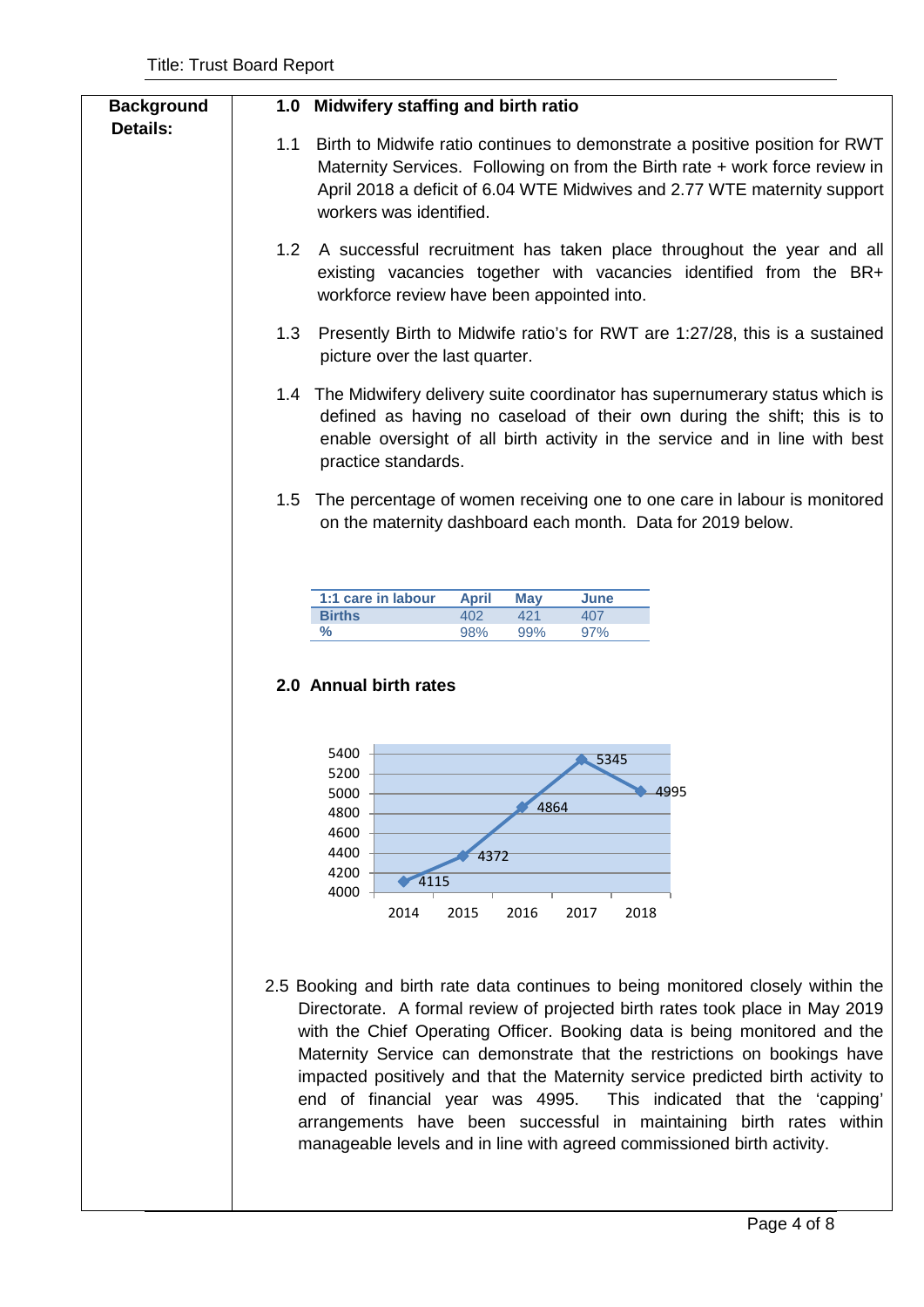|                  | 2.6 The service model between Wolverhampton and Walsall Healthcare Trust<br>which was agreed in March 2016 has now been reviewed.<br>Walsall<br>Healthcare Trust have removed their 'cap' from the 6 Willenhall GP surgeries<br>and are now offering a choice for place of birth from these surgeries between<br>Walsall and RWT.                                                                                                                                                                                                                                                                                                               |
|------------------|-------------------------------------------------------------------------------------------------------------------------------------------------------------------------------------------------------------------------------------------------------------------------------------------------------------------------------------------------------------------------------------------------------------------------------------------------------------------------------------------------------------------------------------------------------------------------------------------------------------------------------------------------|
|                  | 2.7 Data indicates that women from the 6 Willenhall GP surgeries are now<br>starting to book with Walsall Healthcare Trust. A review of data based on<br>expected dates of delivery (EDD) has revealed that bookings from the 6<br>surgeries have reduced by 30% based on comparative data from May to<br>October 2018. Based on predicted birth activity – annual birth rates for RWT<br>may fall to approximately 4850 if this trend continues.                                                                                                                                                                                               |
|                  | 2.8 RWT has seen an increase in women requesting to book with our services<br>from Telford borders, particularly the Shifnal and Albrighton areas. Therefore<br>there is an opportunity to reconsider booking restrictions from these areas to<br>maintain birth rates for RWT at 5000. Ongoing discussions are taking place<br>to determine booking numbers from these areas in order to offer women an<br>option of place of birth. In the meantime until the decision has been made<br>regarding the 'capping' arrangement plan, RWT are accepting out of area<br>bookings on a case by case basis in order to maintain birth rates at 5000. |
|                  | 2.9 Ongoing discussions are taking place between the 4 Trusts and within the<br>Black Country and West Birmingham Local Maternity System (BCWBLMS)<br>with regard to activity and capacity demand planning.                                                                                                                                                                                                                                                                                                                                                                                                                                     |
| 3.0              | Better births - Improving outcomes of Maternity Services in England<br>Key recommendations.                                                                                                                                                                                                                                                                                                                                                                                                                                                                                                                                                     |
| 3.1              | RWT continues to work collaboratively with Maternity Units and<br>Commissioners within the Black County and West Birmingham Local<br>Maternity System (LMS's) to continue to develop and implement the local<br>vision for improved services and outcomes based on the principals outlined<br>in Better Births.                                                                                                                                                                                                                                                                                                                                 |
|                  | 3.2 The BCWBLMS is to provide place-based planning and leadership to enable<br>local maternal and neonatal services to become safer, more personalised,<br>kinder, more professional and family friendly.                                                                                                                                                                                                                                                                                                                                                                                                                                       |
| 3.3 <sub>1</sub> | The key priorities within the transformation plan has been identified to tackle<br>perinatal and infant mortality – in line with the DoH ambition to halve<br>stillbirth rates, neonatal and maternal deaths and brain injuries by 2025.                                                                                                                                                                                                                                                                                                                                                                                                        |
|                  | 3.4 This work aligns itself with the project work within the Maternal and Neonatal<br>Health Safety Collaborative (MNHSC) of which RWT are involved in the first<br>wave 2017/18. This work continues into 2019/20, with the support of The<br>Executive Sponsor of MNHSC and board level maternity safety champion;                                                                                                                                                                                                                                                                                                                            |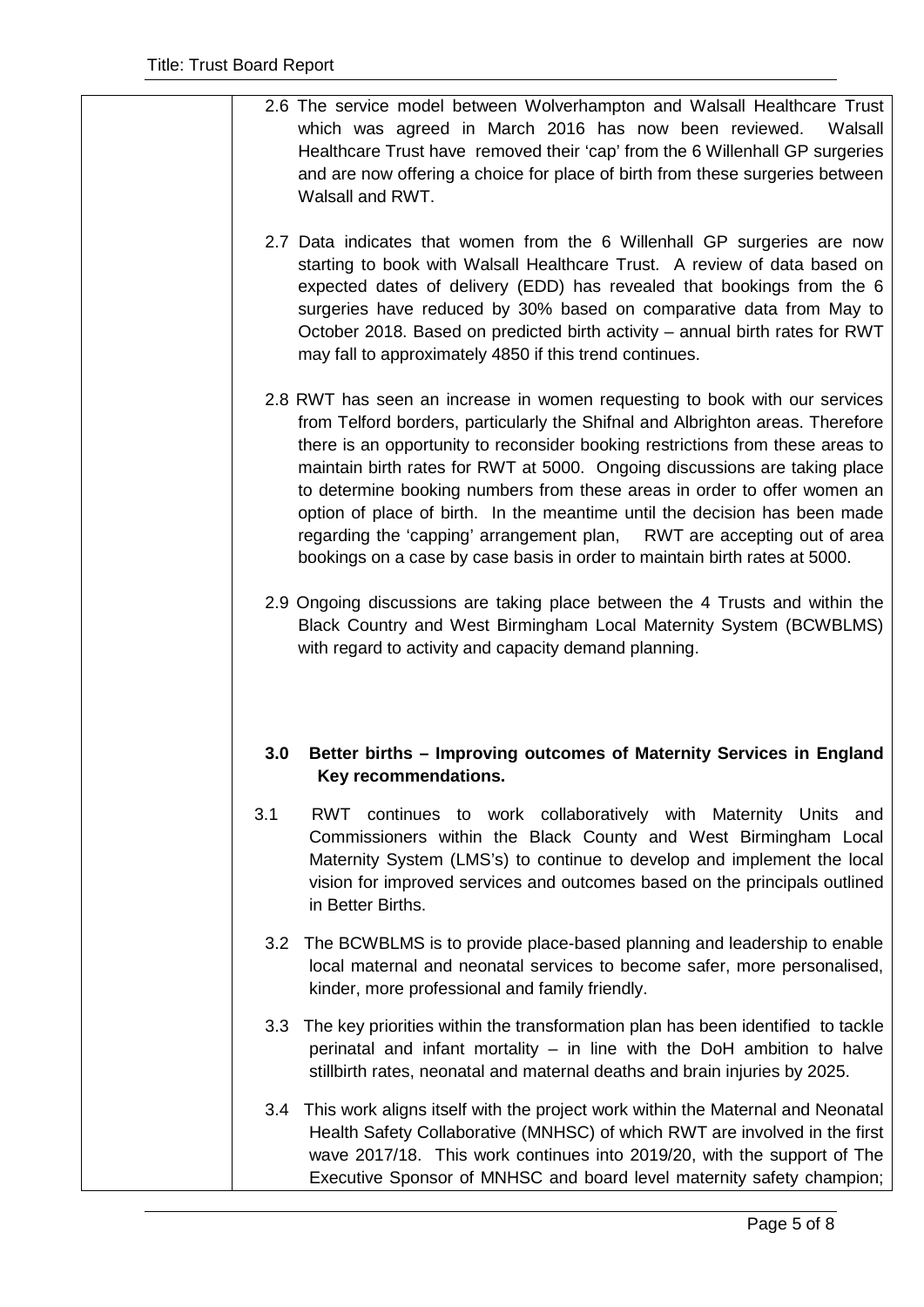The Chief Nursing Officer (CNO).

- 3.6 The executive sponsor and safety champion (CNO) has implemented a monthly feedback session for maternity and neonatal Matrons to feedback any concerns surrounding their services. Regular 'walkabouts' with the CNO have been introduced in order to engage with staff on the frontline.
- 3.7 Safety and quality concerns raised by staff particularly regarding staffing are being addressed. This has been with the support from the CNO in order to ensure Nursing and midwifery staffing establishments are agreed and meet best practice standards for Birth rate + and BAPM recommendations.
- 3.8 Continuity of Care: Improving continuity of care across the whole maternity pathway. This requires providing a pregnant woman with a primary or named midwife who will give the majority of her antenatal intrapartum and post-natal care.
	- Implementing Continuity of carer (DoH 2017). RWT have agreed their service model in order to deliver on the continuity of care pathway. The service model focus primarily on the higher risk and more vulnerable cohorts of pregnant women. These cohorts meet the recommendations set out in the NHS Long Tern Plan (2019).
	- The BCWBLMS is working towards meeting the ambition set out *in Better Births* (2016) *of* 20% of women from the agreed continuity models being booked onto the continuity of care pathways (COfC) by March 2019, 35% by March 2020 and 50% by March 2021.
	- RWT achieved 12.3% of women on the COfC pathway in March 2019. Collectively across the LMS Maternity providers achieved 16.3%. Therefore the trajectory of 20% by March 2019 was not met.
	- The challenge for Maternity services is to meet the ambition for provision of continuity of care for the intrapartum element of the woman's pregnancy. This requires extra resource and funding. Cost pressures for delivery of this model have been shared across the LMS and the subject is being debated in terms of how providers will meet the recommendations for continuity of care across all three elements of the maternity pathway.
	- There is on-going work that is required to determine workforce needs and workforce baselines to support understanding of future work force requirements to deliver on future plans to increase continuity of care by 2021.

#### **4.0 Saving Babies Lives Care Bundle – Version 2. NHSE (2019)**

- 4.1 Saving Babies Lives Care Bundle version 2 (SBLCB NHSE 2019) is designed to tackle perinatal mortality with focus on surveillance. There is now a fifth element to implement within the care bundle.
- 4.2 RWT are working towards compliance with each element of the SBLCB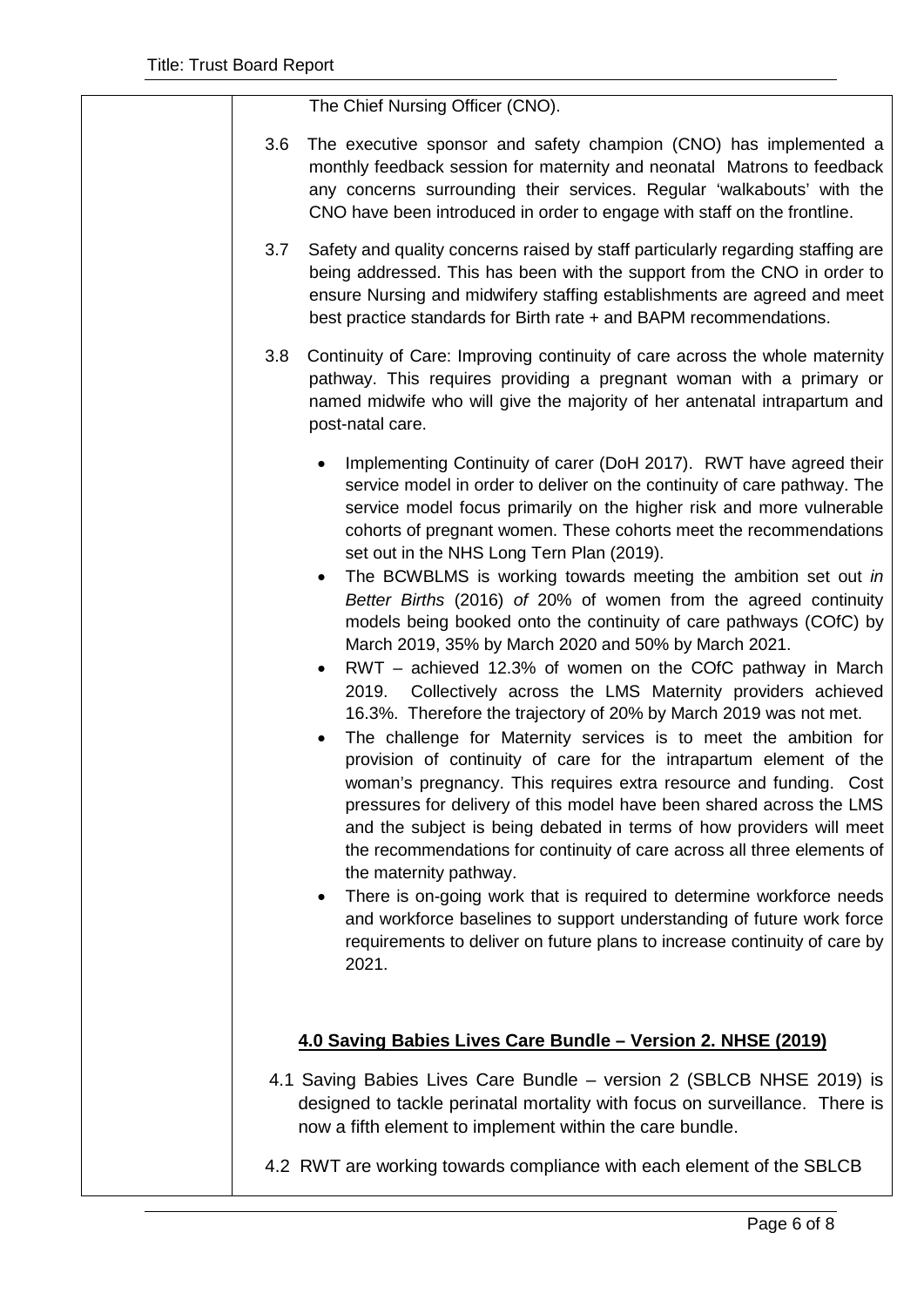| 1. Reduce Smoking – this element provides a practical approach to<br>reducing smoking in pregnancy by following NICE guidance.                                                                                                                                                                                                 |
|--------------------------------------------------------------------------------------------------------------------------------------------------------------------------------------------------------------------------------------------------------------------------------------------------------------------------------|
| 2. Risk assessment and surveillance for fetal growth restriction – this<br>element has made a measurable difference to antenatal detection of small<br>for gestational age (SGA) babies.                                                                                                                                       |
| 3. Raising awareness of reduced fetal movements (RFM) – encourages<br>awareness amongst pregnant women of the importance of detecting and<br>reporting RFM.                                                                                                                                                                    |
| 4. Effective fetal monitoring during labour – Trust to demonstrate that all<br>qualified staff who care for women in labour are competent to interpret<br>cardiotocographs (CTG).                                                                                                                                              |
| 5. Reducing Pre-term Birth - This is an additional element to the care<br>bundle and developed in response to the DoH's 'Safer Maternity Care'<br>(2017). The ambition is to reduce pre-term birth from 8% to 6%.                                                                                                              |
| 4.4 RWT continues to report quarterly progress to NHSE against the five<br>elements of the care bundle.                                                                                                                                                                                                                        |
| 4.5 RWT are also took part in NHSE 'deep dive audit' for SBLCB, timescales<br>for submission of data were March 2019. A launch of the new Care<br>bundle took place in May 2019 and the gap analysis for each trust was<br>presented within the LMS and NHSE. (Appendix 1).                                                    |
| 4.6 Overall RWT can demonstrate that the SBLCB is being considered in a<br>way that supports delivery and implementation of each element.<br>Compliance continues to be monitored by NHSE.                                                                                                                                     |
| 4.7 Following the gap analysis for RWT it identified some areas for focus<br>(AfF), and further guideline development in line with the new element of<br>the care bundle.                                                                                                                                                      |
| 5.0 Midwifery Services Review                                                                                                                                                                                                                                                                                                  |
| 5.1 In March 2019 the Chef Nursing Officer (CNO) commissioned an invited<br>review of Midwifery services from NHS Improvement. The peer review took<br>place over a 3 day period. (Appendix 2)                                                                                                                                 |
| 5.2 The reviewers from NHSI spent time with Midwifery leaders, frontline staff<br>The reviewers also took time to review some of the<br>and patients.<br>innovations and quality improvement work undertaken over the last year<br>and in line with national programmes of work to improve outcomes for<br>mothers and babies. |
| 5.3 Feedback to the midwifery service, directorate and executive teams took                                                                                                                                                                                                                                                    |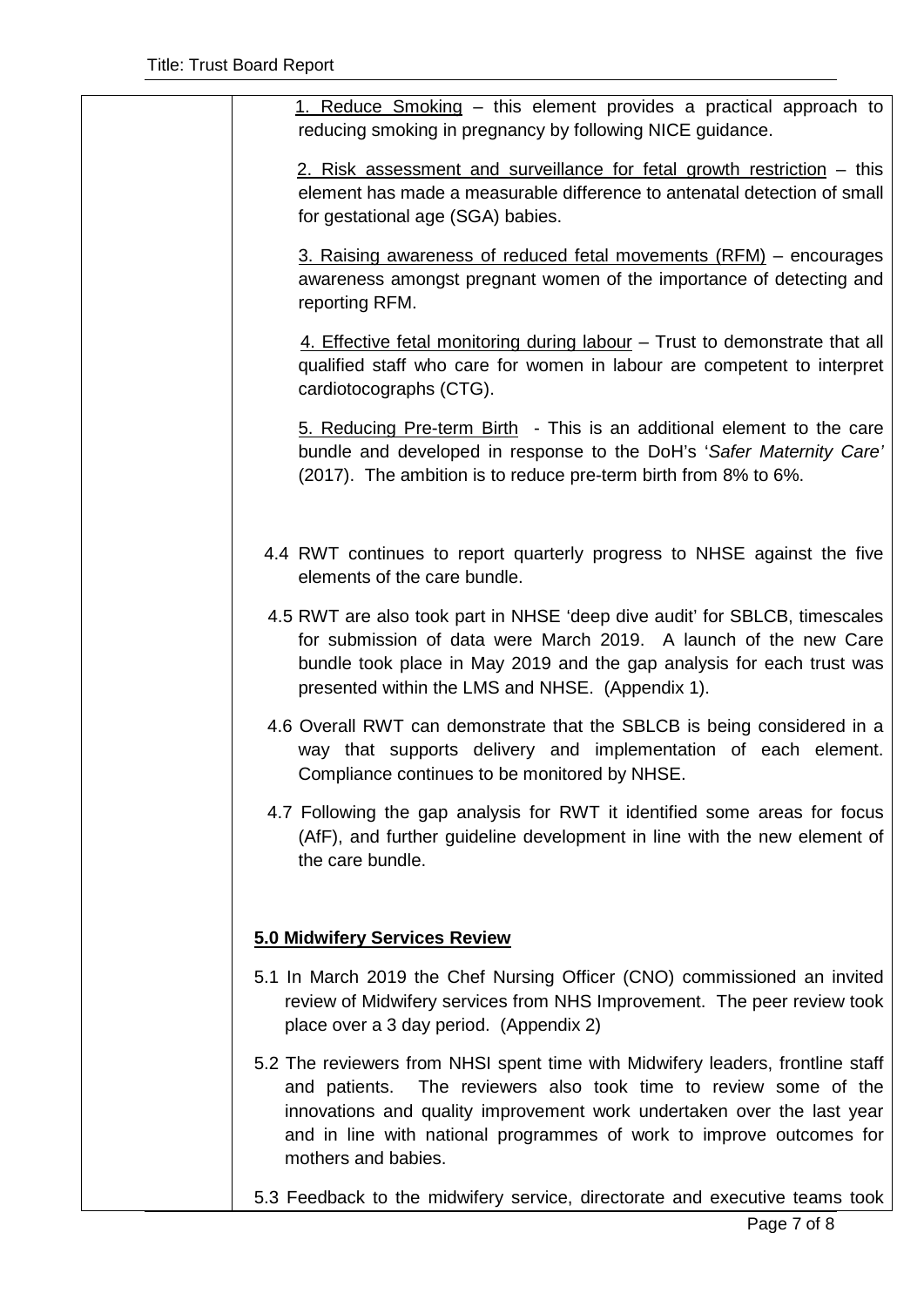| place on the third day. The review was extremely positive with NHSI<br>commending Midwifery leaders on their successful recruitment strategy; this<br>has put RWT in a strong position nationally in terms of reaching and<br>maintaining birth rate + ratio's.                 |
|---------------------------------------------------------------------------------------------------------------------------------------------------------------------------------------------------------------------------------------------------------------------------------|
| 5.4 The midwifery service was also commended on their quality improvement work,<br>workforce model for reducing midwifery attrition rates and Professional<br>Midwifery Advocate role (PMA) with NHSI stating that;                                                             |
| this work is ground breaking and not ever been seen anywhere before, work<br>that you are producing that appears ordinary day to day practice to you; we<br>would say is exceptional, outstanding work and would urge you to share your<br>work on a national platform'.        |
| 5.5 The midwifery service is now sharing their work with National Maternal and<br>Neonatal health Safety Collaborative, the Nursing and Midwifery Council<br>(NMC) and, Midwifery leaders have been asked to speak and present their<br>PMA framework at a national conference. |
|                                                                                                                                                                                                                                                                                 |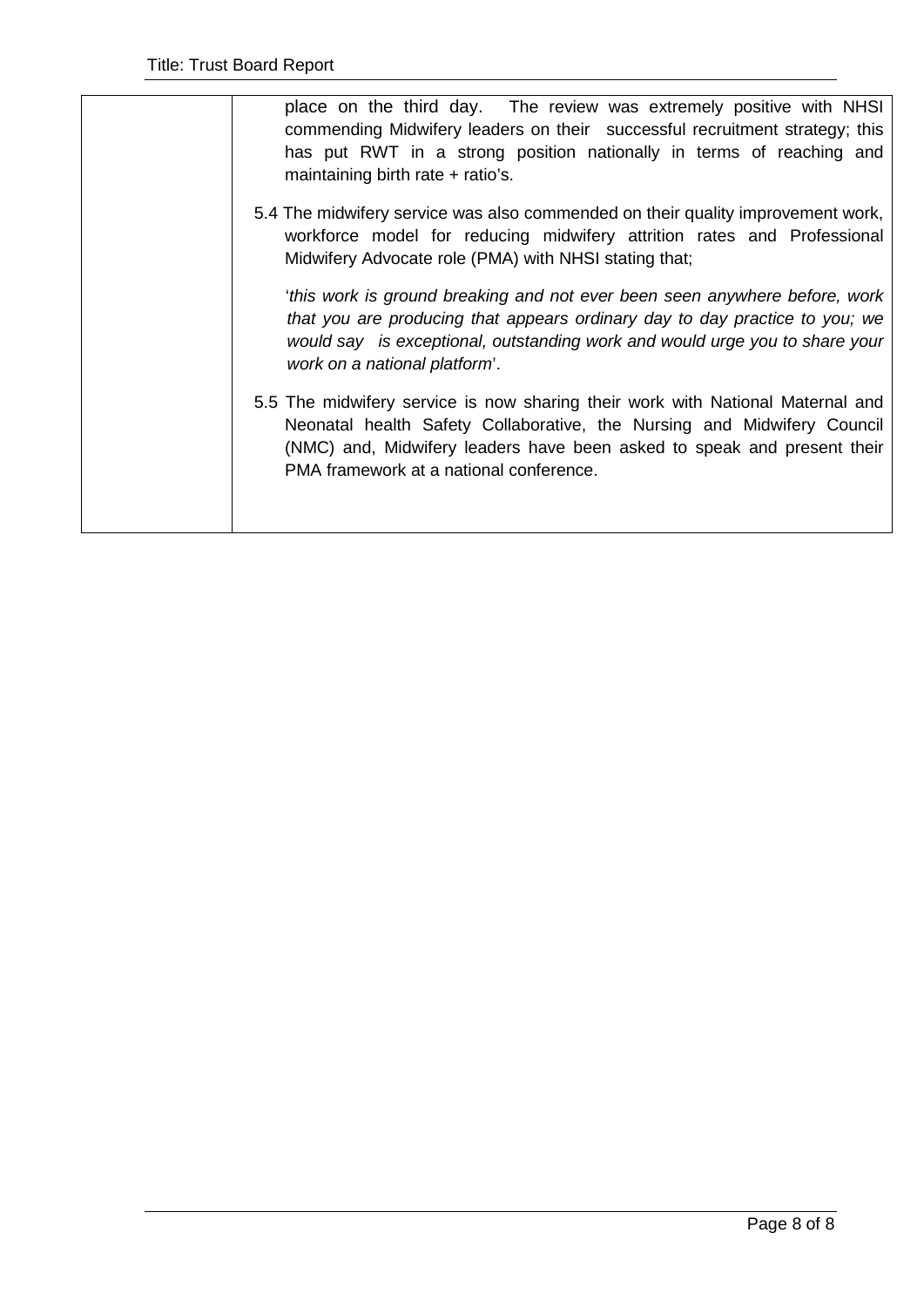

#### **Saving Babies' Lives Care Bundle Version 2 Gap Analysis Template**

| Please use:             |                                                                                                        |
|-------------------------|--------------------------------------------------------------------------------------------------------|
|                         | if they already meet this requirement                                                                  |
| Area for focus<br>(AfF) | If the Trust / LMS partially meets this requirement but there needs to be<br>further improvement focus |
| X                       | If they don't meet this requirement                                                                    |
| $No$ – new              | Do not meet but new requirement                                                                        |
|                         | New guideline in development                                                                           |

#### **Element 1: Reducing smoking in pregnancy**

| <b>Interventions</b>                                                                                                                                                | <b>RWH</b>   |
|---------------------------------------------------------------------------------------------------------------------------------------------------------------------|--------------|
| Is CO testing offered to all pregnant women at the<br>antenatal booking appointment, with the outcome<br>recorded?                                                  |              |
| Is additional CO testing offered to pregnant women<br>as appropriate throughout pregnancy, with the<br>outcome recorded?                                            |              |
| Is CO testing offered to all pregnant women at the<br>36 week antenatal appointment, with the outcome<br>recorded?                                                  |              |
| Is referral offered at 4ppm or above for support?                                                                                                                   | ✓            |
| Is support from a trained stop smoking specialist?                                                                                                                  |              |
| Is referral system based on an opt-out basis?                                                                                                                       | $\checkmark$ |
| Does smoking support 'service' provide feedback<br>and follow up processes?                                                                                         | X            |
| Do all relevant maternity staff should receive<br>training on the use of the CO monitor?                                                                            |              |
| Do all relevant maternity staff should receive<br>training re: having a brief and meaningful<br>conversation with women about smoking (Very<br>Brief Advice - VBA). | AfF          |

#### **Element 2: Risk assessment, prevention and surveillance of pregnancies at risk of fetal growth restriction (FGR)**

| <b>Interventions</b>                                                                                                                                                                                                                                                             | <b>RWH</b> |
|----------------------------------------------------------------------------------------------------------------------------------------------------------------------------------------------------------------------------------------------------------------------------------|------------|
| Are women assessed at booking to determine if a<br>prescription of aspirin is appropriate using the<br>NEW algorithm given in Appendix C or an<br>alternative which has been agreed with local<br>commissioners (CCGs) following advice from the<br>provider's Clinical Network? |            |
| Is smoking status assessed?                                                                                                                                                                                                                                                      |            |
| Is the NEW risk assessment pathway (for example,<br>Appendix D) used or an alternative agreed with<br>local commissioners (CCGs) based on new                                                                                                                                    | $No$ – new |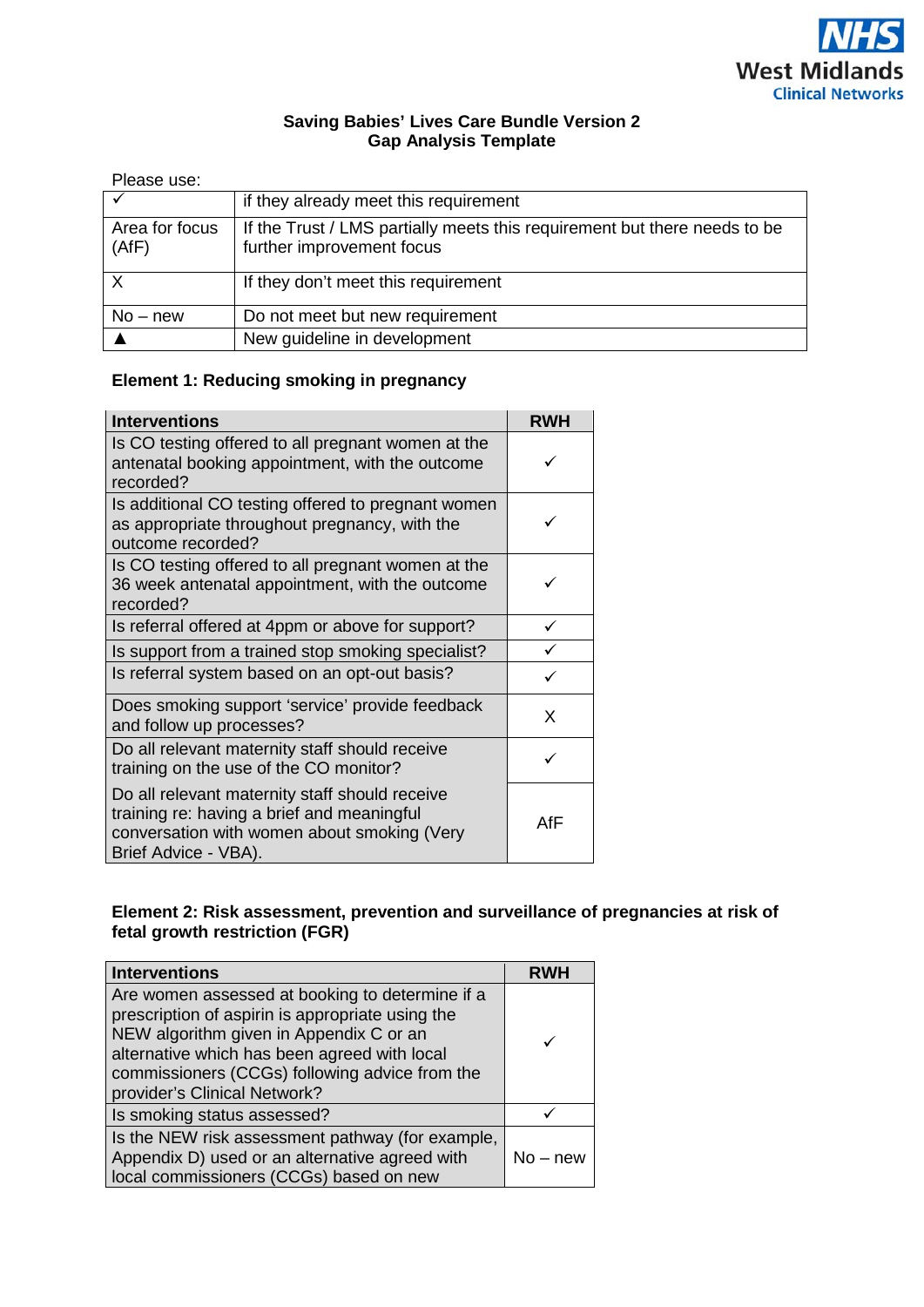

| guidance?                                                                                                                                                                                                                                                                                            |                           |
|------------------------------------------------------------------------------------------------------------------------------------------------------------------------------------------------------------------------------------------------------------------------------------------------------|---------------------------|
| Is a risk assessment and management of growth<br>disorders in multiple pregnancy used that complies<br>with NICE guidance or a variant that has been<br>agreed with local commissioners (CCGs) following<br>advice from the provider's Clinical Network?                                             |                           |
| Where growth assessment is undertaken by<br>antenatal symphysis fundal height (SFH) charts<br>are all clinicians trained in their use (measuring,<br>plotting, interpreting appropriately and referring?                                                                                             | Video                     |
| Have the NEW recommendations around <3rd<br>centile and <10th centile being adopted?                                                                                                                                                                                                                 | <b>Being</b><br>developed |
| For pregnancies when SGA is detected, does the<br>frequency of ultrasound review of estimated fetal<br>weight (EFW) should follow the guidance in<br>Appendix D or an alternative which has been<br>agreed with local commissioners (CCGs) following<br>advice from the provider's Clinical Network? |                           |
| Is there an agreed pathway for management of<br>women with FGR identified prior to 34+0 weeks?                                                                                                                                                                                                       | ✓                         |
| Does the pathway include network fetal medicine<br>input (for example, through referral or case<br>discussion by phone)?                                                                                                                                                                             | <b>Not</b><br>required    |
| For women with fetuses <3rd centile and with no<br>other concerning features, does initiation of labour<br>and/or delivery should occur at 37+0 weeks and no<br>later than 37+6 weeks gestation?                                                                                                     |                           |
| Is there a pathway for fetuses between 3rd - 10th<br>centile including delivery or the initiation of<br>induction of labour being offered at 39+0 weeks?                                                                                                                                             | <b>Being</b><br>developed |

## **Element 3: Raising awareness of reduced fetal movement (RFM)**

| <b>Interventions</b>                                                                                                                                                                  | RWH    |
|---------------------------------------------------------------------------------------------------------------------------------------------------------------------------------------|--------|
| Is information from practitioners, accompanied by<br>an advice leaflet provided to all pregnant women by<br>28+0 weeks of pregnancy and RFM discussed at<br>every subsequent contact? |        |
| Is the NEW checklist (on page 33) to manage care<br>of pregnant women who report RFM used?                                                                                            | No-new |
| Has there been an adoption of computerised<br>electronic CTGs                                                                                                                         |        |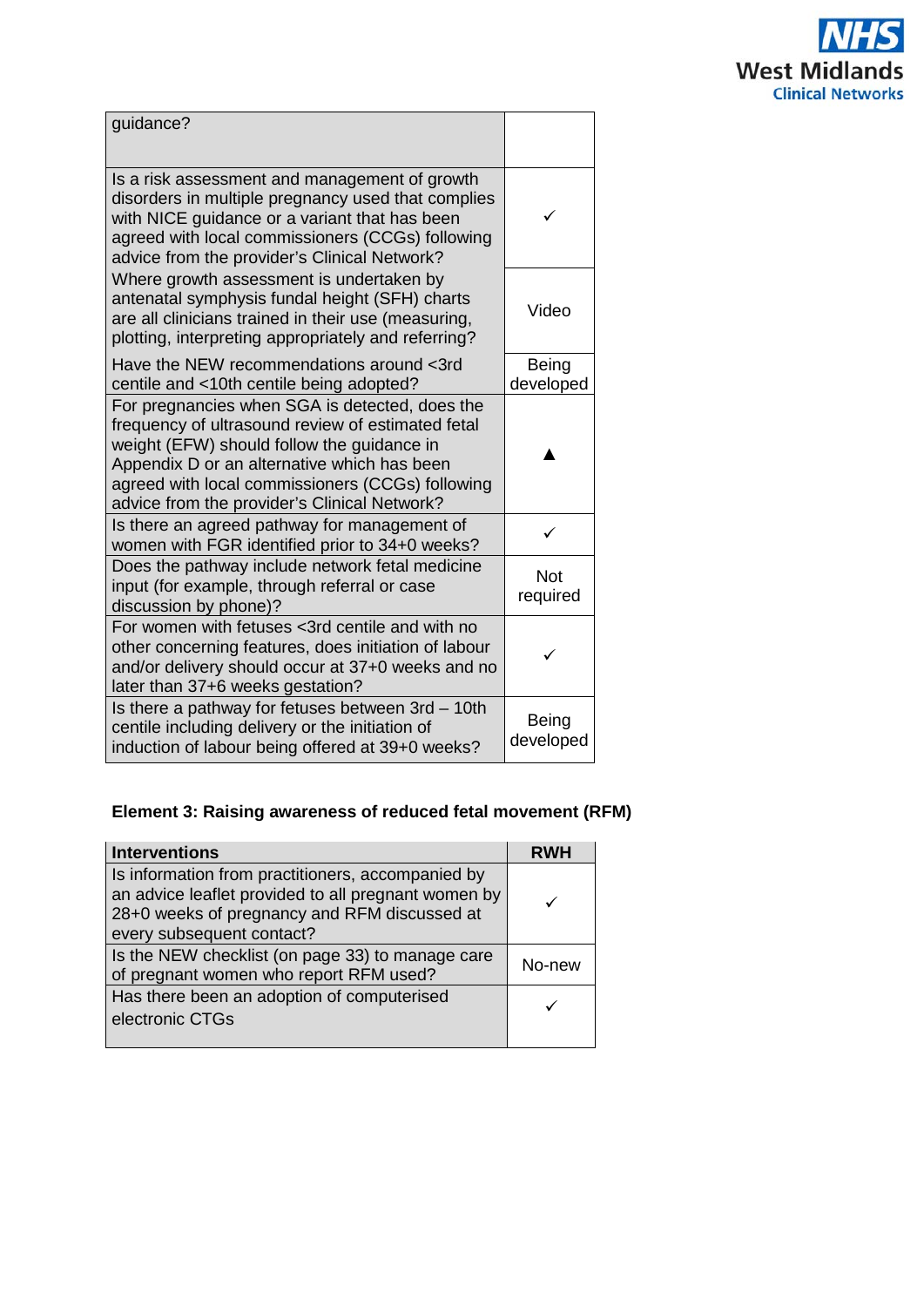

### **Element 4: Effective fetal monitoring during labour**

| <b>Interventions</b>                                                                                                                                                       | <b>RWH</b>   |
|----------------------------------------------------------------------------------------------------------------------------------------------------------------------------|--------------|
| Are all staff who care for women in labour required<br>to undertake annual training and competency<br>assessment on cardiotocograph (CTG)<br>interpretation?               | ✓            |
| Are all staff who care for women in labour required<br>to undertake annual training and competency<br>assessment on and use of auscultation?                               | AfF          |
| Is training multidisciplinary and does it include<br>training in situational awareness and human<br>factors?                                                               | ✓            |
| Has the training and competency assessment been<br>agreed with local commissioners based on the<br>advice of the MCN?                                                      | No-New       |
| Is there a system ensuring that no member of staff<br>is able to care for women in a birth setting without<br>evidence of training and competence within the last<br>year? | ?            |
| Is there agreement with commissioners of a system<br>to assess risk at the onset of labour which complies<br>with NICE guidance47, irrespective of PoB?                    |              |
| Is there regular review of fetal wellbeing?                                                                                                                                | eyes         |
| Is this at least hourly?                                                                                                                                                   |              |
| Is there a clear guideline for escalation?                                                                                                                                 | $\checkmark$ |
| Are all staff trained in the review system and<br>escalation protocol?                                                                                                     | ✓            |
| Has a Fetal Monitoring Lead for a minimum of 0.4<br>WTE per consultant led unit been identified?                                                                           | No-New       |

#### **Element 5: Reducing preterm births**

| <b>Interventions</b>                                                                                                                                                                                                                                                                                    |     |
|---------------------------------------------------------------------------------------------------------------------------------------------------------------------------------------------------------------------------------------------------------------------------------------------------------|-----|
| Are all women assessed at booking for the risk of<br>preterm birth and stratify to low, intermediate and<br>high risk pathways using the criteria in Appendix F<br>or an alternative which has been agreed with local<br>commissioners (CCGs) following advice from the<br>provider's Clinical Network? | AfF |
| Are all women assessed at booking to determine if<br>a prescription of aspirin is appropriate using the<br>algorithm given in Appendix C or an alternative<br>which has been agreed with local commissioners<br>(CCGs) following advice from the provider's<br><b>Clinical Network?</b>                 |     |
| Is smoking status assessed?                                                                                                                                                                                                                                                                             |     |
| Is a risk assessment and management of growth<br>disorders in multiple pregnancy used that complies<br>with NICE guidance or a variant that has been                                                                                                                                                    |     |